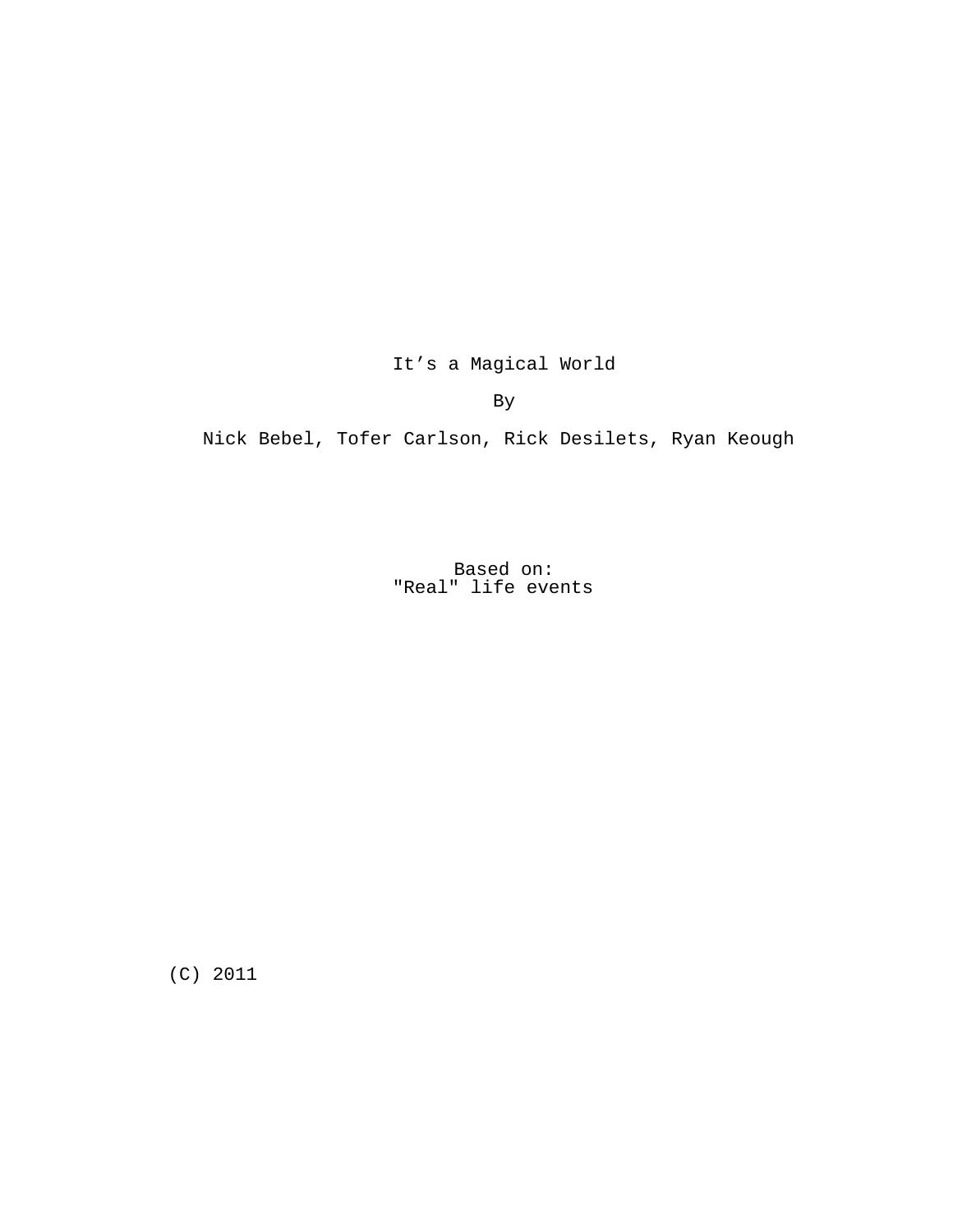Cast of Characters

| John:    | Male. Mike's friend. More<br>serious than Mike.        |
|----------|--------------------------------------------------------|
| Mike:    | Male. John's friend. A little<br>on the childish side. |
| Shirley: | John's imaginary friend.                               |
| Rob:     | Mike's imaginary friend.                               |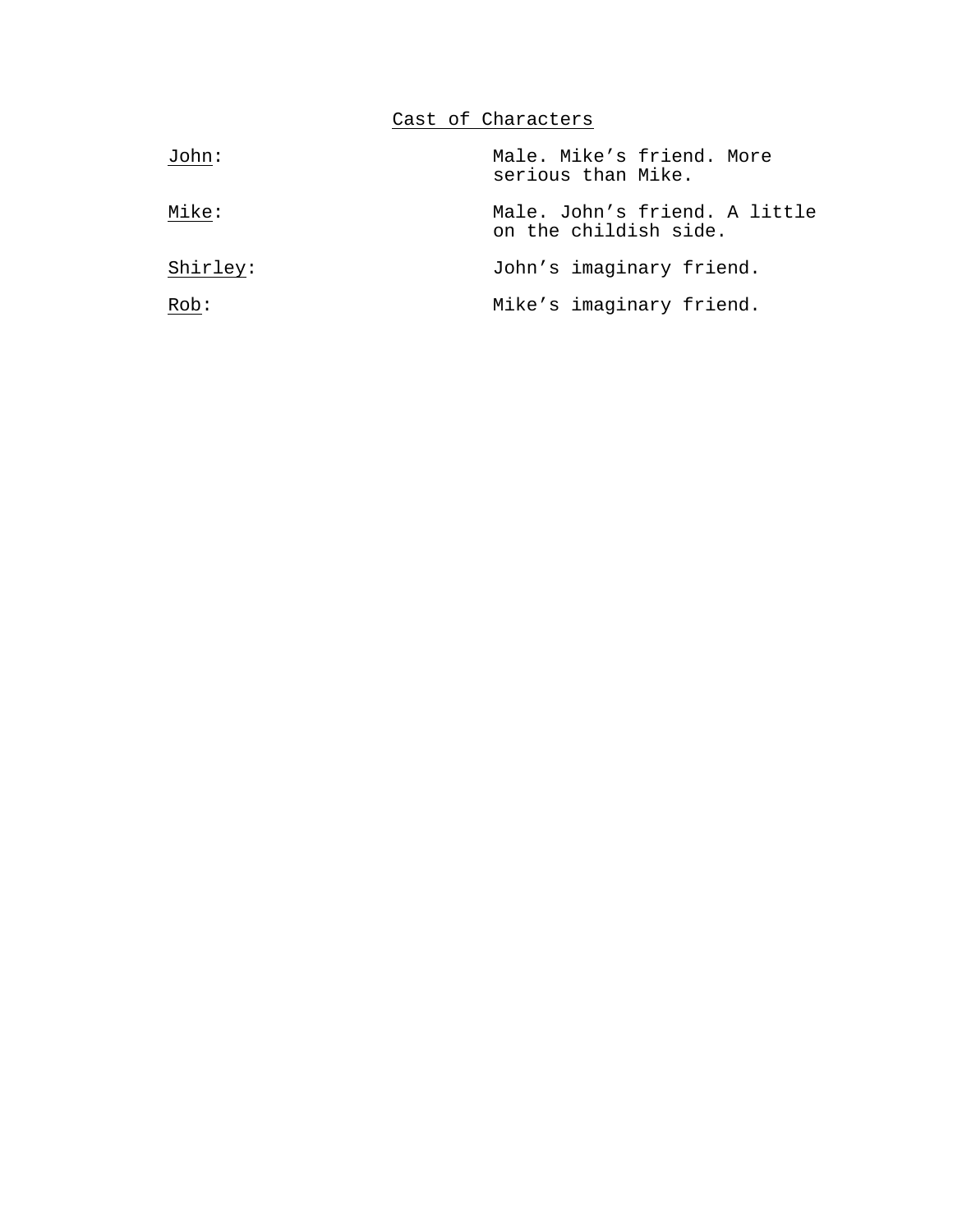Lights up on the half of the stage that has the big real castle, the cardboard castle is in darkness. Three characters are having a snowball fight, perhaps using paper 'snowballs'. SHIRLEY and JOHN are teaming up to take on MIKE while ROB sits off to the side, looking bored, almost distraught at the scenario.

ROB and SHIRLEY are imaginary friends. ROB is MIKE's imaginary friend and SHIRLEY is JOHN's. MIKE cannot see SHIRLEY and JOHN can not see ROB.

#### MIKE

Hey John, are you excited for playing softball this spring? You know, because you throw like a girl!

#### SHIRLEY

I'd like to show you how a girl can throw!

MIKE completely ignores this comment as if he didn't even hear it, because he doesn't.

#### JOHN

Oh Ha. Ha. Better to throw like a girl then sound like one!

# ROB

Don't listen to him, Mike. He's just over-excited that his left testicle dropped yesterday. Can we go now? There are things that need to get done...

JOHN completely ignores this comment because he also does not hear it.

#### MIKE

Well, Rob, maybe if you were here helping me, I wouldn't be getting creamed, and you would be having more fun.

# ROB

It's hard to go have a snowball fight when there are things to do.

# MIKE

Things to do, things to do, there are always things to do with you. Why don't you just come over and do this thing, I need more ammunition.

## JOHN

You should focus on your enemy and not Rob's pestering.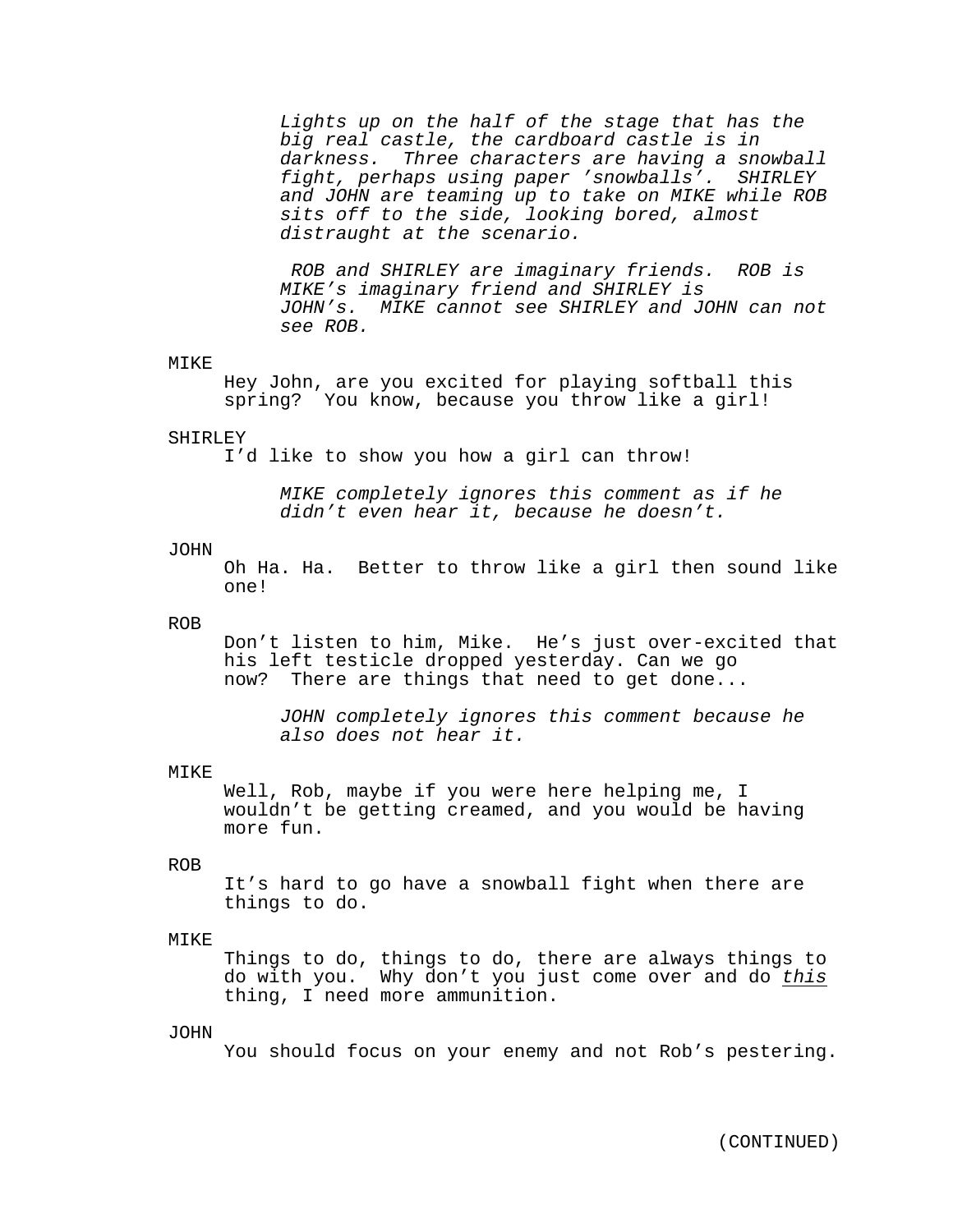At this line JOHN should move into position and flank MIKE, firing an unrelenting snowball attack on his open weak side.

## MIKE

Oh, snap!

MIKE runs for cover behind the teeter totter.

# JOHN

Just because Rob is the only person that talks to you doesn't mean you should turn your back on me to listen to him. Oh! Sick burn!

#### MIKE

That wasn't a burn.

## JOHN

Then why am I going to have to cool you down with this barrage of snowballs! Shirley, I need more ammo!

#### SHIRLEY

Don't call me Shirley! Call me... Princess Bubblesnap.

## **JOHN**

Bubblesnap?!? Last time you wanted me to call you Captain Bejazzled, can you stick with one?

#### MIKE

Now who's distracted!!!

MIKE hits JOHN with a snowball. Hard. Maybe it's a dirty hit.

## JOHN

Alright, good one, you win. I think it's time for us to get going. We've got work tomorrow and I've got stuff to do.

# **MTKE**

Now you with the stuff to do? Where does everyone find this stuff to do? You sound like Rob.

#### JOHN

Well then maybe Rob was right for once.

#### SHIRLEY

Say whaaaaaaaaaaaaaaaaaaaaat?!

## ROB

Hey! For once?! I am a bundle of good advice, when have I ever led you astray?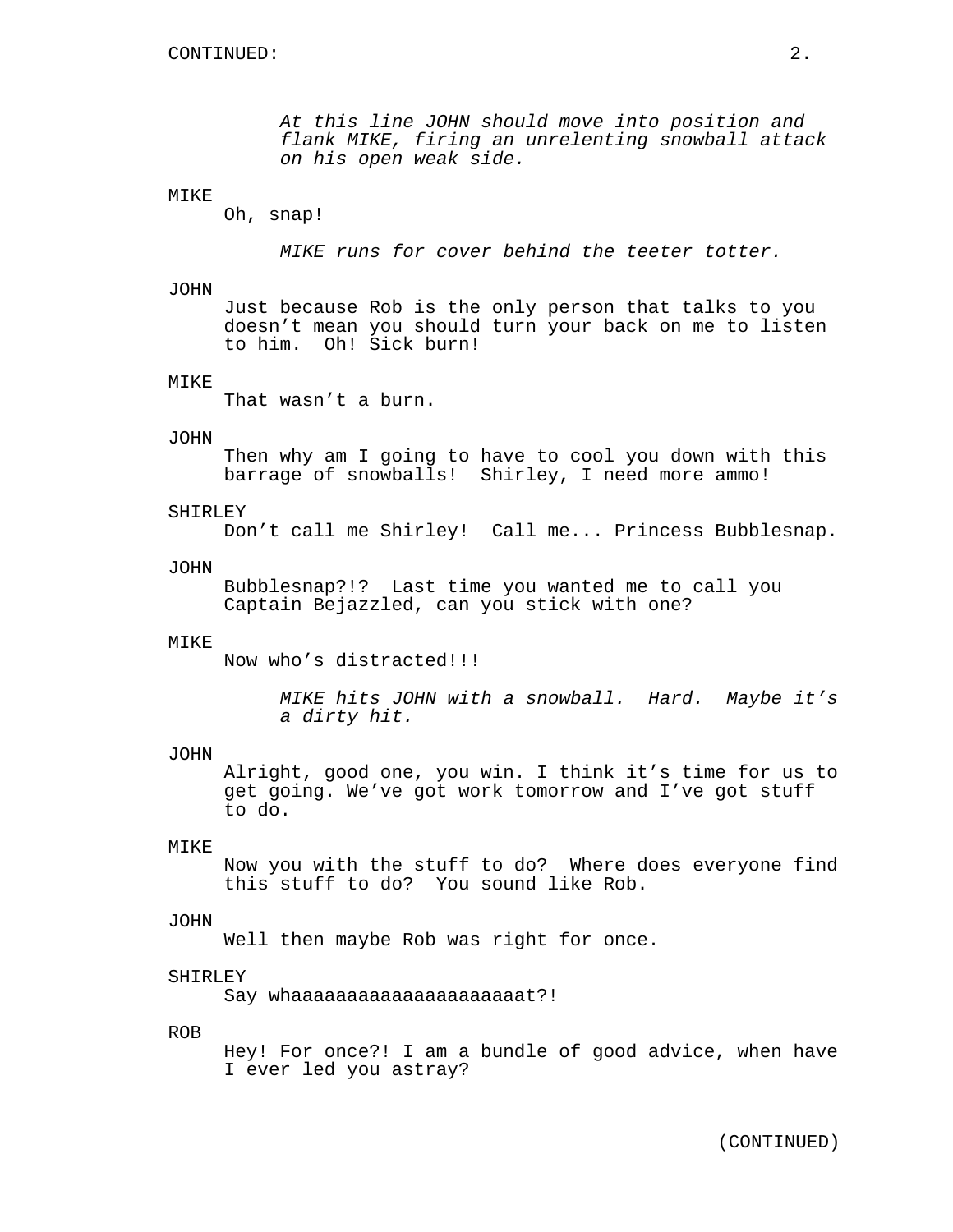# MIKE

Well, there was that one time you said, "I triple dog dare you to go lick that frozen flag pole."

# ROB

I saw it in that Christmas movie and everything worked out pretty well for that kid.

#### SHIRLEY AND MIKE

How much of that movie did you watch?

## ROB

I'd say, enough.

#### JOHN

Come on we really have to go.

#### MIKE

What we really have to do is... race on the monkey bars!!

#### JOHN

Wait stop those are probably frozen over and slipper...

While JOHN is saying this MIKE runs over to the monkey bars, starts to climb on them and falls off of them, hurting himself. JOHN runs over to him. ROB gets up from where he is sitting and goes over to see if he is ok as well.

# **JOHN**

Mike! Are you ok?!

# ROB

What did you land on? Where does it hurt?

#### MIKE

I think I'm OK. I landed on my knee, just give me a second to walk it out.

> MIKE gets up and paces around the playground stretching out his knee, leaning on ROB. JOHN goes over to the swings and SHIRLEY follows him, the two sit and swing.

# SHIRLEY

I bet I can swing higher then you!

SHIRLEY attempts to back up this claim.

## JOHN

I'm sure you can.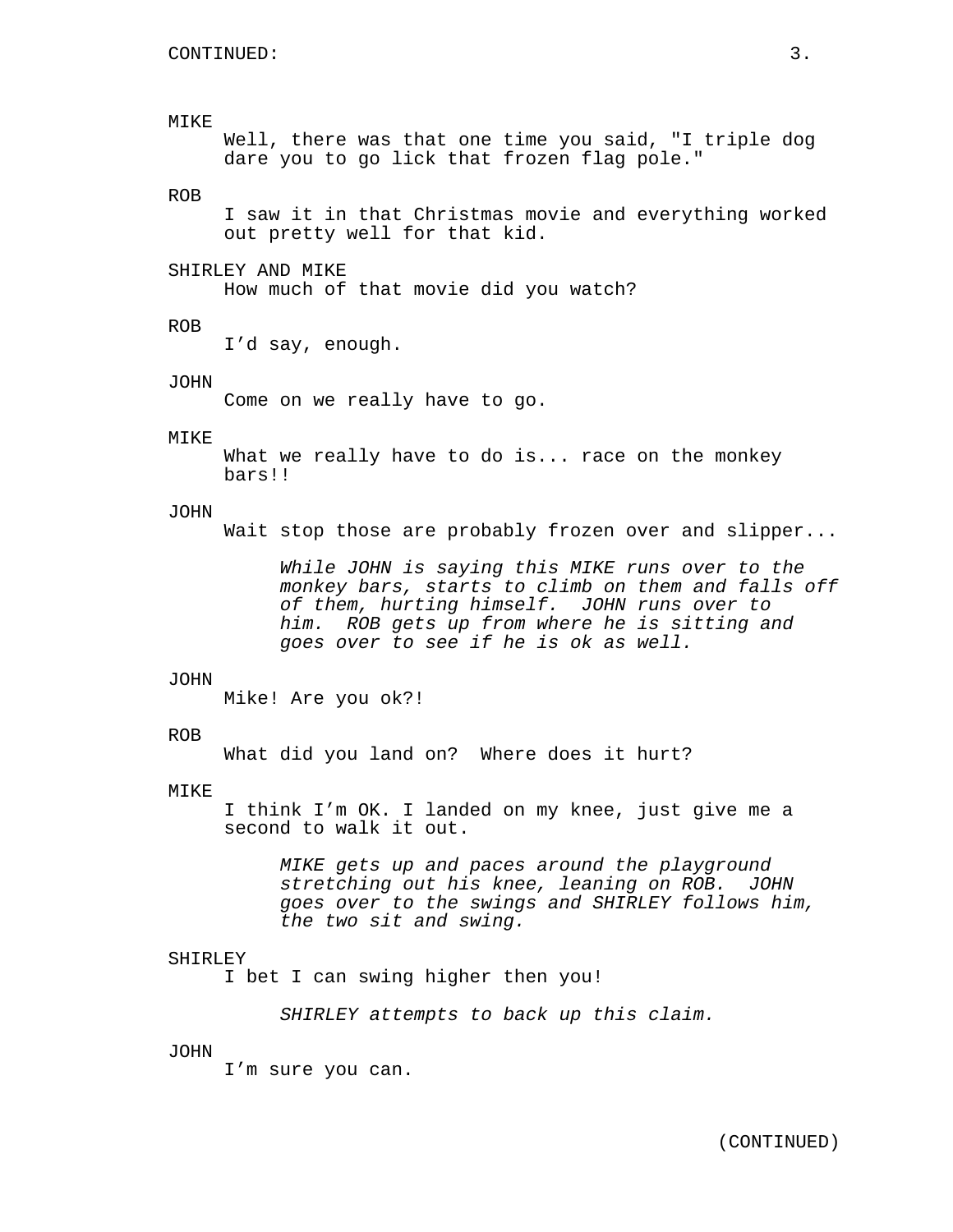JOHN does not swing, looking at the ground feeling bad that MIKE got hurt.

# SHIRLEY

Stop being a pooper, swing with me!

#### JOHN

No, someone else could get hurt.

## SHIRLEY

Laaaaaaaaaaaaaaaaaaame!

ROB

All I'm saying, is the kid got the gun he wanted.

# MIKE

Yeah, but then he shot his eye out!

#### ROB

No, he shot below his eye out. He stepped on his glasses, that was on him.

# JOHN

(Ignoring that last exchange) Can't you just leave me alone for a while? I shouldn't have even come here, I have so much to do today.

JOHN gets up and goes to sit on the teeter totter, trying to get away from SHIRLEY. SHIRLEY comes and sits down on it, John gets up, SHIRLEY goes crashing to the ground, comedy gold.

#### SHIRLEY

John, come on. Why won't you ever play with me anymore?

#### JOHN

Because you're not real! I made you. I created you--the mental exercises of a bored child, sick of playing with the same emotionless Legos and the painted-on faces of his Batman action figures. You're pointless.

At this point ROB and MIKE have made their way towards where JOHN and SHIRLEY are.

#### ROB

Pointless? We aren't pointless!

#### MIKE

(Overlapping) Pointless? John, you don't mean that.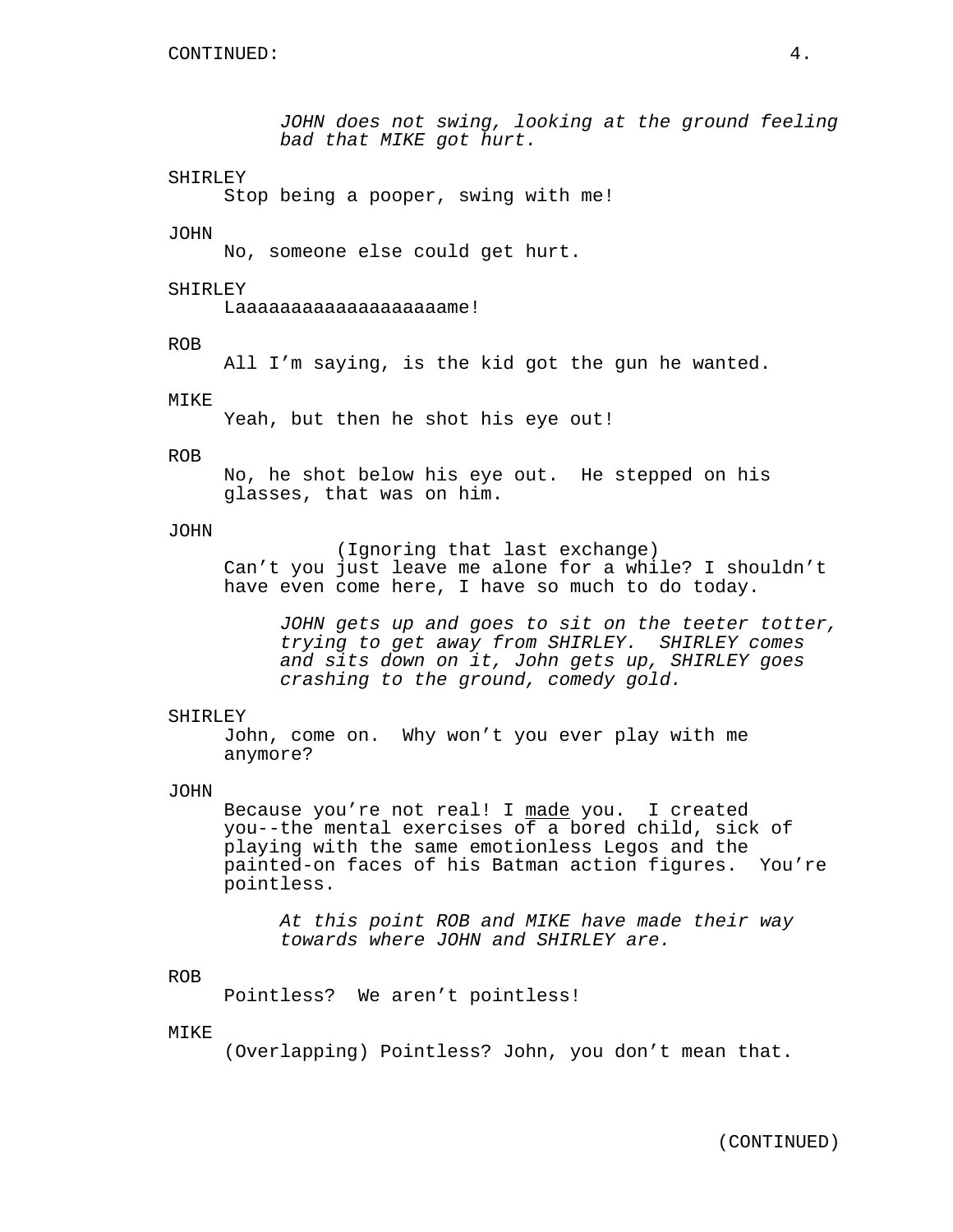#### JOHN

```
Yes I do, Mike. I am an adult, Shirley has no point in
my life now.
```
## SHIRLEY

Don't call me Shirley! I told you its Queen Forestpixie now!

# JOHN

I just can't do this anymore.

## SHIRLEY

But we were best friends.

MIKE AND ROB

(At same time as Shirley) But you were best friends.

#### JOHN

We all have to grow up...

#### ROB

Right.

# JOHN

...and leave those things behind

#### ROB

Wait, what? No.

#### SHIRLEY

What about all the fun times we had? Remember when you saved the kingdom from the army of ninja dragons?

# JOHN

It was just pretend. I'm an adult, I don't have the luxury of "pretend."

ROB AND SHIRLEY

We are not just pretend. We're a part of you.

# JOHN

Were a part of me, not anymore.

#### SHIRLEY

But you created me! The exercises of a bored mind, sick of Legos and old plastic dolls. You created me and that's what makes me real, real to you--

#### JOHN

Not anymore. I don't believe in you. I don't believe in you, Shirley. (Turning away from her, and no longer hearing or seeing her)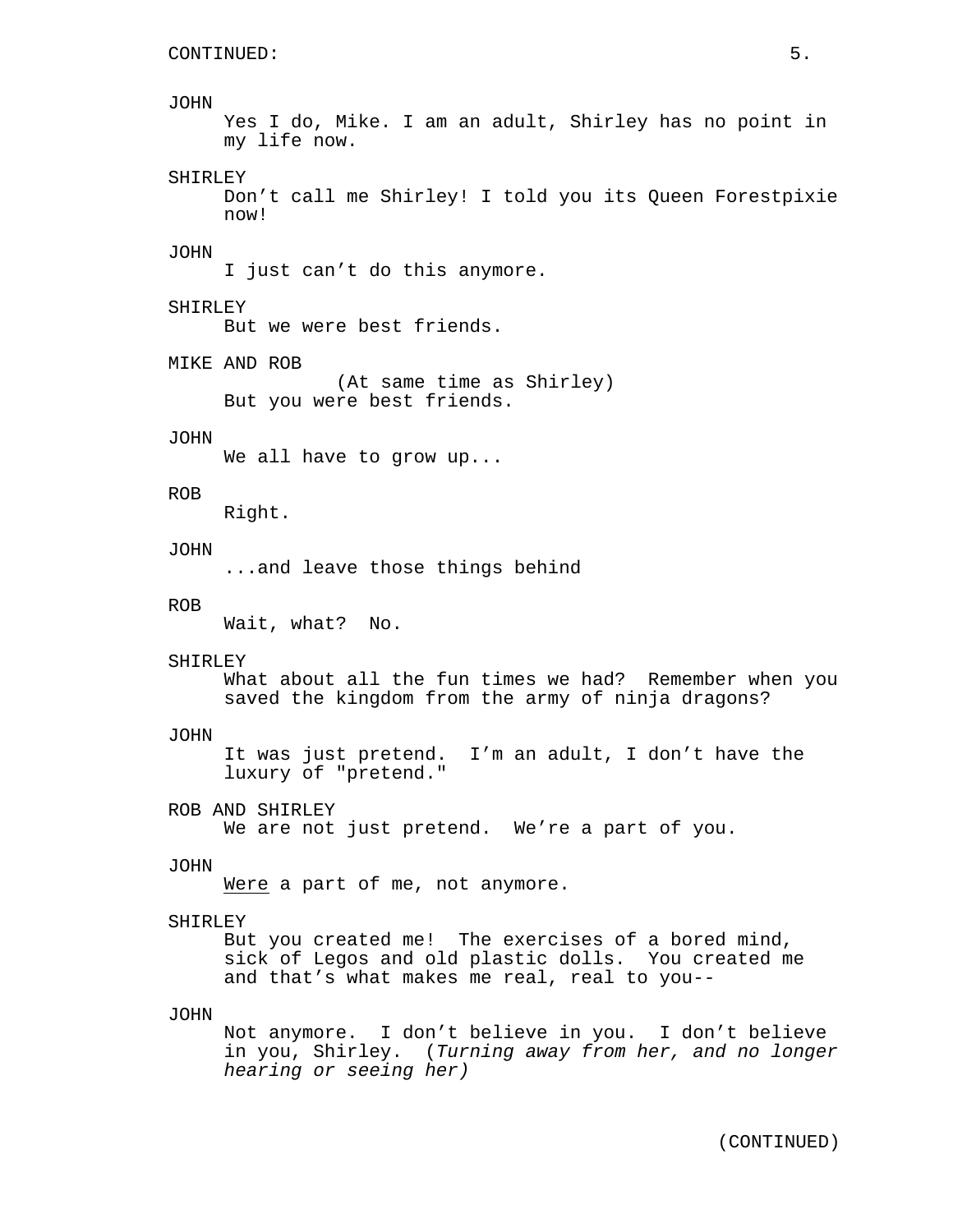# SHIRLEY

Don't call me Shirley. (beat) I said, don't call me Shirley! (beat) John? Can you hear me? \*\*\* (he begins walking away) Johnny! We're not done. (increasingly desperate) Fine! You can call me Shirley if you want to! It's OK, I'm not mad anymore, I promise. John. Please. Don't leave me. (backs into the wood castle slowly) Johnny? Please don't leave me.

\*\*\* Rob's next line starts here

# ROB

(almost frantically) John take it back, please just take it back. I don't want to be alone, just listen to her. Please, you don't know what you are doing.

Castle door closes. ROB runs to the door, pounds on it and pulls it open, but SHIRLEY is gone.

#### ROB

Do you see?

#### MIKE

See what?

## ROB

She's just gone...

## JOHN

Can we just get out of here?

#### MIKE

Come on man, we don't have to leave yet.

#### ROB

Let him go Mike. It's time to let him go.

## JOHN

We've both got work tomorrow.

# ROB

He's not going to play anymore.

# MIKE

(to John) Isn't that the point?

# JOHN

To go to work tired and run down? (laughs, turns to exit)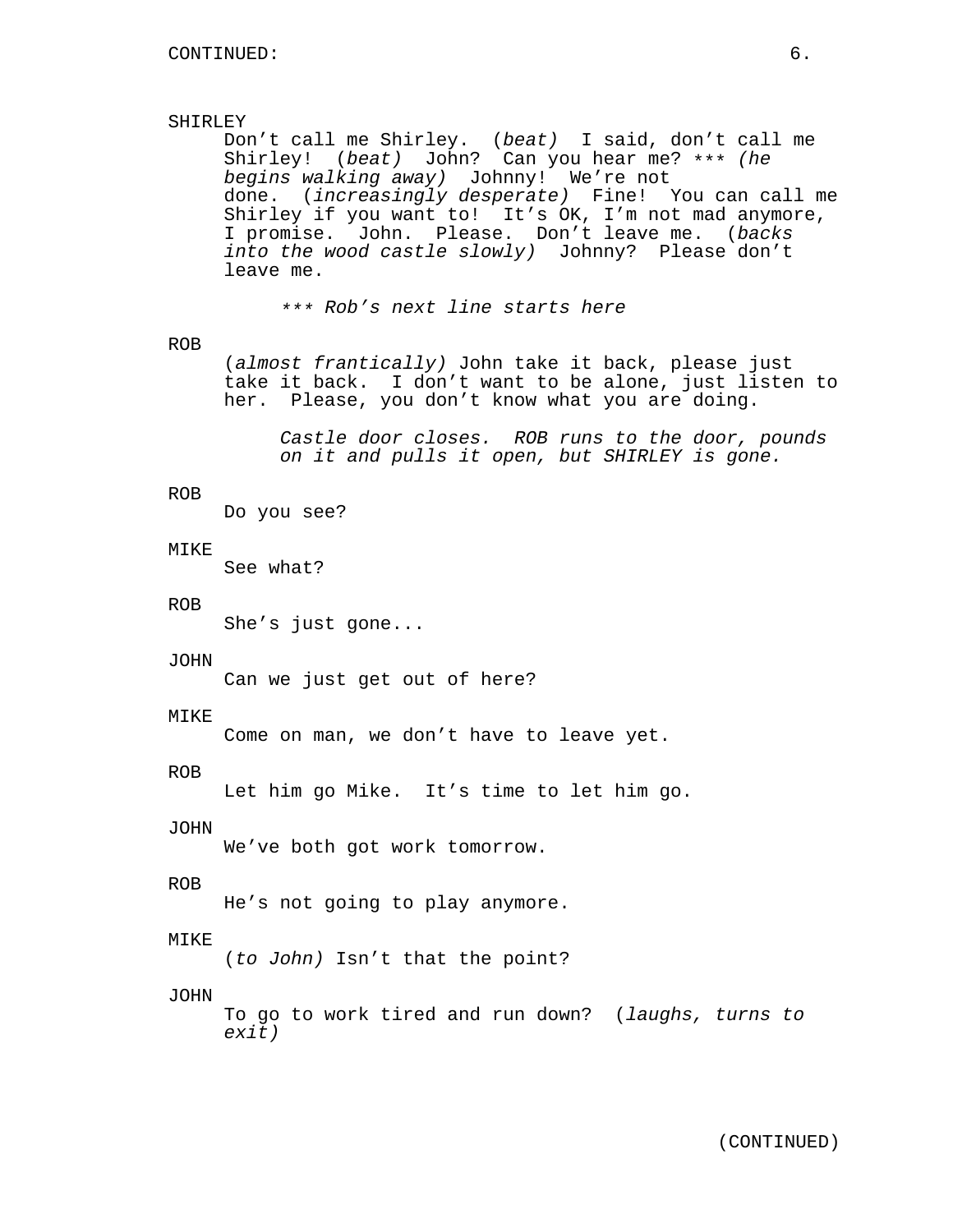# MIKE To still have fun once in a while. ROB We can have fun on our own! Kings of the Castle! MIKE I mean, come on, when was the last time we played King of the Castle? JOHN Before today? (beat, laughing a bit) I don't even know. MIKE Remember when we built this place? JOHN I remember the no girls allowed sign. MIKE If only you could spell. JOHN Hey! G-U-R-L-Z is totally acceptable as an alternative spelling. MIKE Maybe if you're dyslexic. JOHN I don't think that's what that means. MIKE What? JOHN Dyslexic is a processing disability that results in the rearrangement of letters or... MIKE AND ROB Boring! MIKE You always had a stick up your butt. JOHN I'm surprised you didn't say I threw like a girl again. MIKE Was that supposed to be another burn? (beat) Come on, let's go back inside for a few.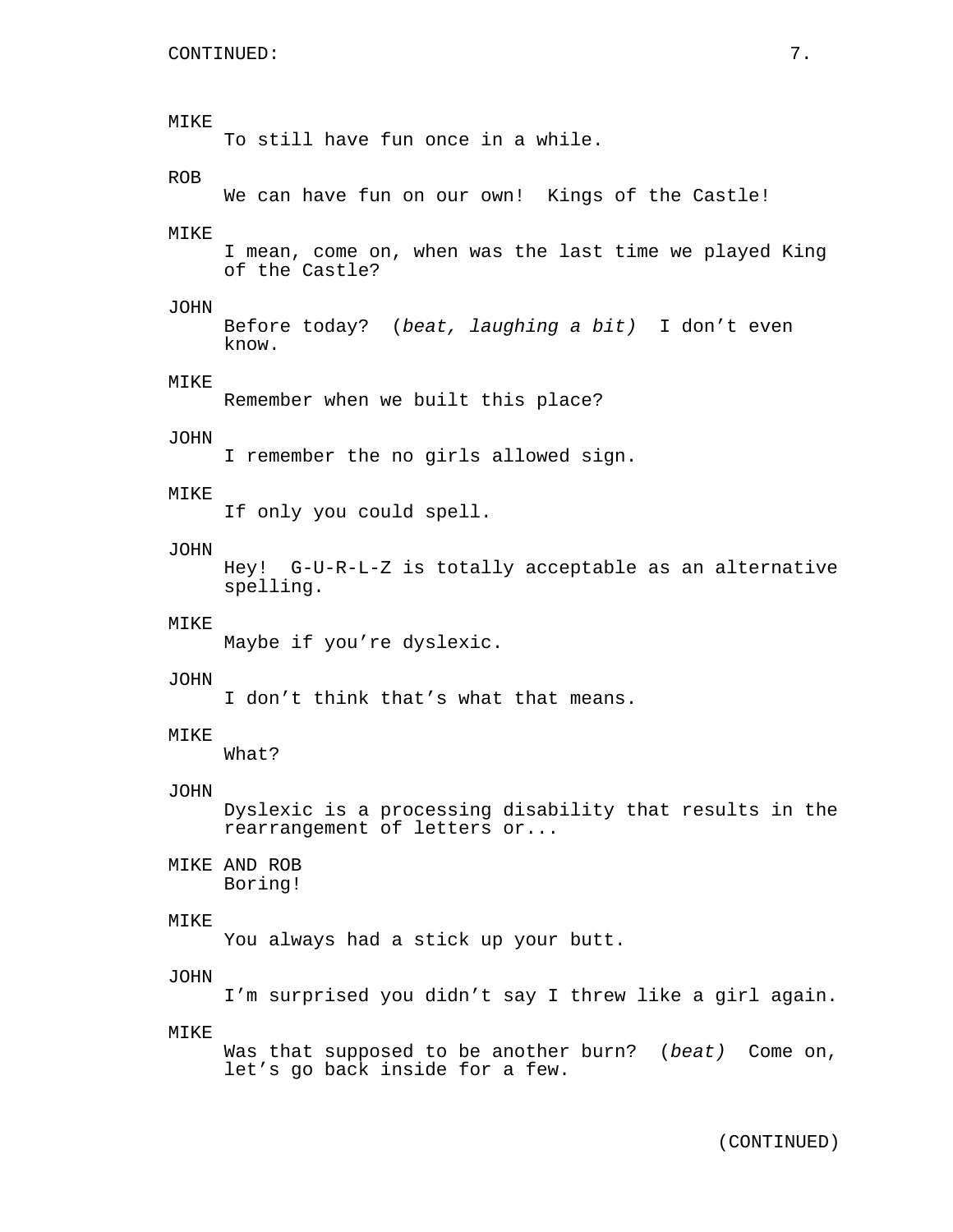# ROB

You guys gonna make another sign?

# MIKE

We could make another sign.

## JOHN

Sign?

# MIKE

Why not? The three musketeers, together again, kings of the castle.

## JOHN

Three?

# MIKE

You, me and Rob.

# JOHN

Still? Mike, come on man, grow up.

# ROB

Don't listen to him.

# MIKE

Grow up?

# ROB

Don't listen to him! Not this way. It doesn't have to happen so fast.

#### MIKE

Why? Is it really any better without this?

## JOHN

We're adults, man. Just get over it.

# MIKE AND ROB

We can still have fun.

# JOHN

It's not fun anymore.

# MIKE

Don't be like that.

# ROB

Let him go, Mike.

# JOHN

I'm leaving.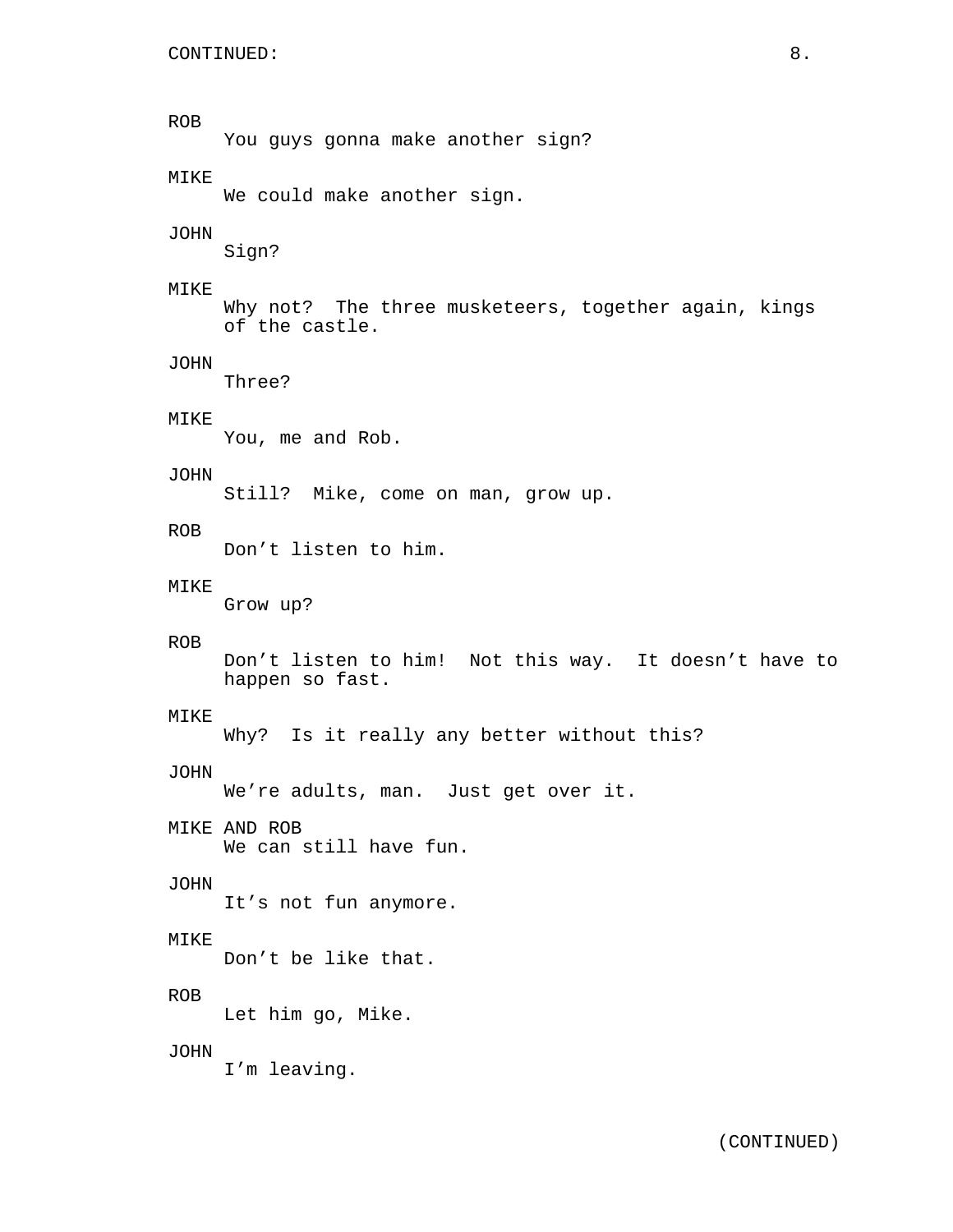# MIKE

But we've got the afternoon, and this great castle. We haven't been here for years. (beat) Surely, you don't want to leave this behind.

Lights pulse and then go dark on Real Castle.

# JOHN

(with a start) What?

## MIKE

You don't want to leave this behind, do you? We have so many memories here. This castle is our childhood.

## ROB

Don't make him do this Mike.

# JOHN

This?

Lights come up on the Cardboard Castle. This castle? Come on Michael, get real. Our great castle? Take a closer look. It's cardboard, cardboard and duct tape. That's the reality. Fucking tape holding this castle together.

# MIKE

It was real to us.

## JOHN

It was real. Was. (Mike turns away) Mike. Look at this.

JOHN walks to the castle and punches it, kicks it, tears at it, breaking a piece off and carrying it to MIKE.

MIKE AND ROB What are you doing?

# JOHN

(holding up the cardboard) Showing you what's real.

## MIKE AND ROB

You didn't have to do that.

#### JOHN

Tell me. Admit this is cardboard, that it's not real. Admit it and I'll stay.

MIKE AND ROB But it's ours!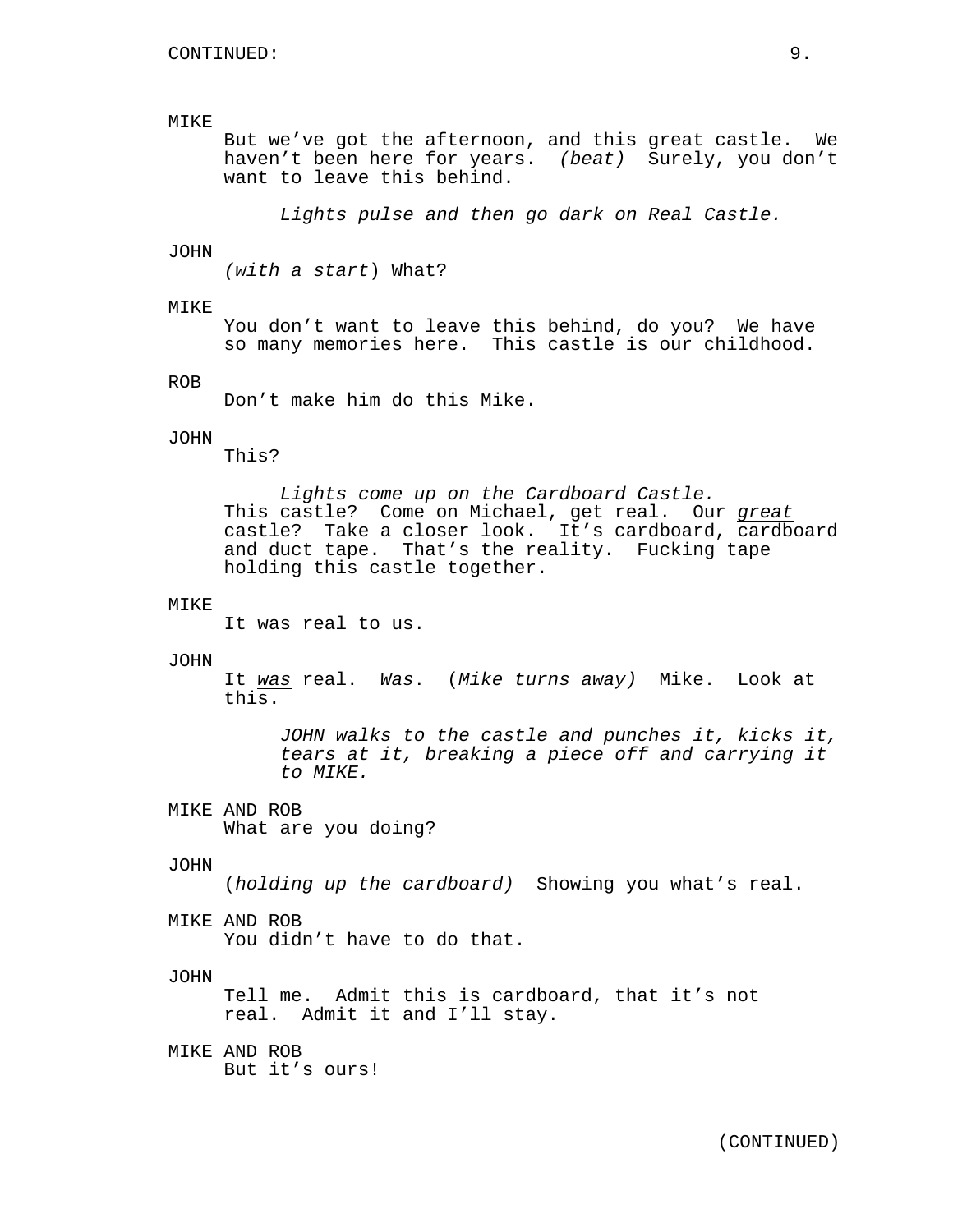# JOHN

Tell me.

# MIKE

Come on man, just let it go. Let's go do something else.

# JOHN

I'm done.

## MIKE

But, don't you want to play?

ROB and JOHN say their next several lines simultaneously. Lights begin to flicker on ROB.

# JOHN

No.

# ROB

Yes!

# MIKE

Come on, it's just playing.

JOHN AND ROB It's not just playing.

#### JOHN

It's a waste of time.

#### ROB

It's all we have.

#### MIKE

Really?

JOHN AND ROB Yes, really.

# MIKE

Is part of growing up being alone? If I leave too... (beat) do you even have anyone else? (very long beat) (End of simultaneous lines)

# ROB

Let's get out of here. It's a magical world, buddy. Let's go exploring.

> Mike thinks for a moment, then he and ROB exit together.